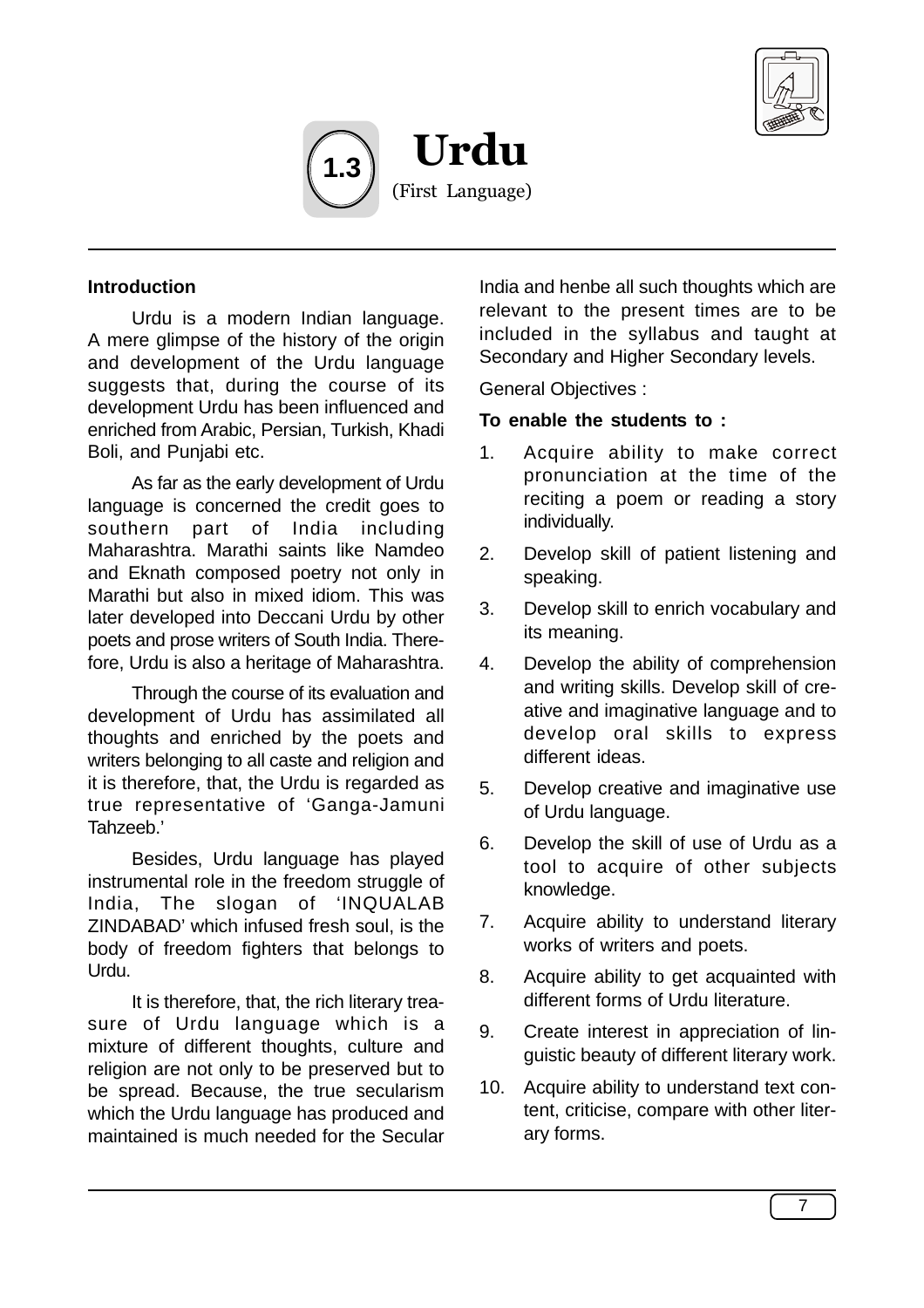

11. Acquire ability to understand subjects through the medium of the language.

### **Specific Objectives : 'A'**

- 1. to develop awareness of national integration and patriotism.
- 2. to develop positive attitude and confidence and to arouse noble sentiment through Urdu language.
- 3. to nurture a sense of national identity.
- 4. to respect India's common and cultural heritage.
- 5. to develop awareness of unity in diversity.
- 6. to acquire scientific temper and rational behaviour.
- 7. to respect human rights and socio-cultural values.
- 8. to develop sense of gender equality.
- 9. to develop the ability to understand the Urdu literature in a tension free environment.
- 10. to have the knowledge of right to education, right to information
- 11. to understand adverse effects of alcohol.
- 12. to acquire the ability to make use of computer, internet, on line education etc.

# **Specific Objectives : 'B'**

### **Language Skills**

- 1. to develop the skills of listening, reading, writing and speaking.
- 2. to enable student to develop the ability to appreciate poetic beauty, figures of speech etc.
- 3. to develop the ability to differentiate be-

tween speakers satire and humour.

- 4. to develop concentration power for creative writing and understanding.
- 5. to develop the skill of students to express their ideas in debates.
- 6. to enable students to be a good speaker of a language.
- 7. to develop the skill of students to express spontaneons responses.
- 8. to develop the ability to make correct use of idioms, phrases and proverbs.
- 9. to develop the ability to understand the work of other languages through translation in Urdu.



# **Prose : About 64 pages**

(Excluding introductory note, exercises and glossary)

### **Poetry : About 250 lines**

### **Rapid Reading**

24 pages covering literary pieces like short stories, etc.

**Composition** : Essay and composition.

Total  $= 10$ 

- 1. Expansion of ideas
- 2. Story-writing on given headings or outlines
- 3. Essay writing
	- a) Biographical
	- b) Descriptive
	- b) Imaginative

(Each of 200-250 words or about 20 to 25 lines)

Communication: Letter writing,Personal

Skills : letters to relatives and friends.